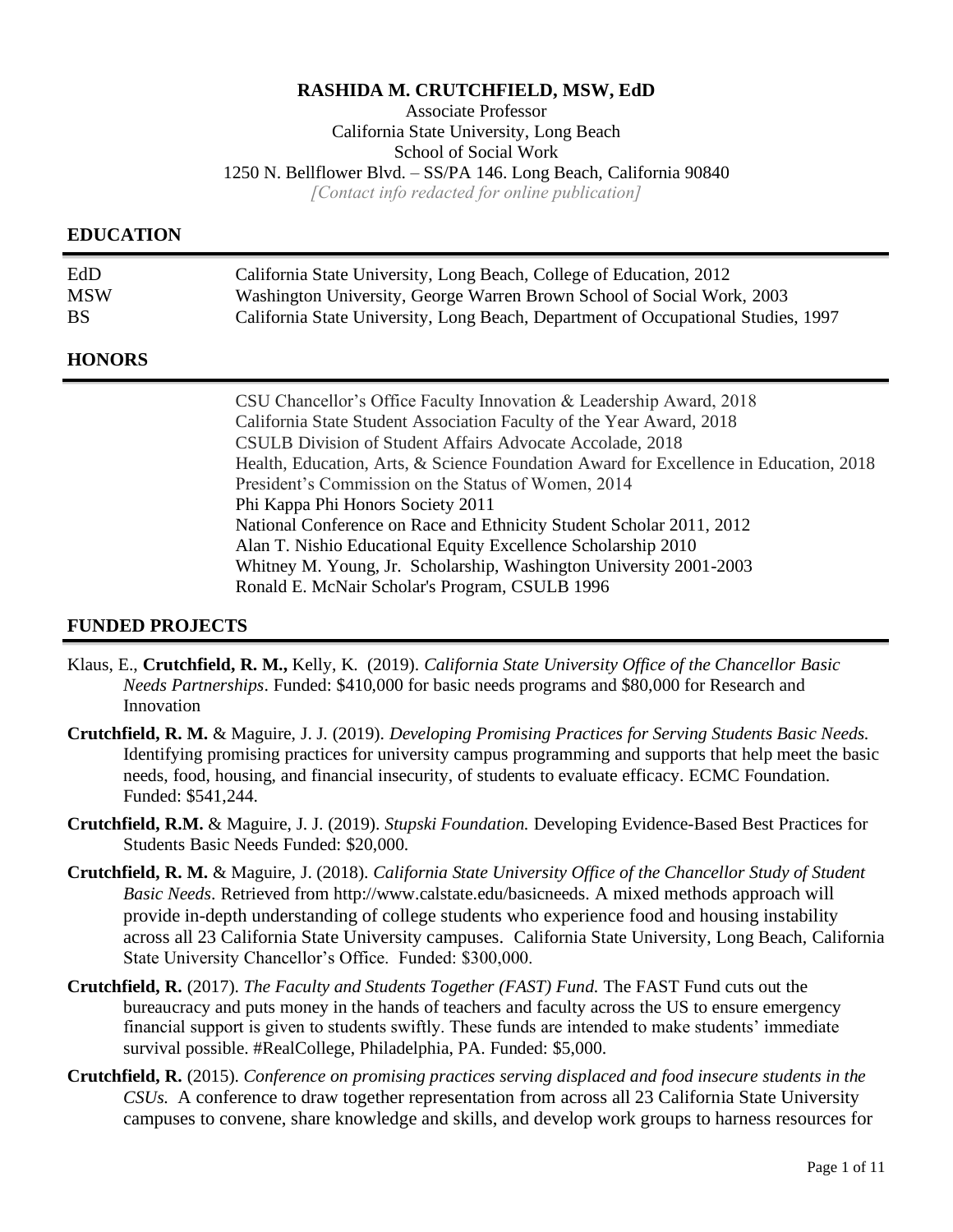college students who experience food and housing instability. California State University, Long Beach, California State University Chancellor's Office. Funded: \$50,000.

- **Crutchfield, R.** (2016). *Serving displaced and food insecure students in the CSU*. California State University Office of the Chancellor. A mixed methods approach will provide in-depth understanding of college students who experience food and housing instability across all 23 California State University campuses. California State University, Long Beach, California State University Chancellor's Office. Funded: \$150,000.
- Jennings, L. & **Crutchfield, R.** (2012). *Change Agent Productions: Developing a sustainable model for a community youth development social enterprise.* Extensive qualitative research and evaluation of a grant funded community based social enterprise. Development of research design, data collection instrument, conducted interviews, analyzed data, prepared funded report. School of Social Work, California State University, Long Beach, School of Social Work. Funded: \$1,300.
- Meyer-Adams, N., Chambers, R., & **Crutchfield, R.** (2018). *Funding proposal for NASW Legislative Lobby Days registrations*. Prepared for the Instructionally Related Activities (IRA) Advisory Board, School of Social Work, California State University, Long Beach. Funded: \$25,000.
- Meyer-Adams, N., Chambers, R., & **Crutchfield, R.** (2017). *Funding proposal for NASW Legislative Lobby Days registrations*. Prepared for the Instructionally Related Activities (IRA) Advisory Board, School of Social Work, California State University, Long Beach. Funded: \$15,000.

# **SCHOLARSHIP**

- **Crutchfield, R. M.**, Chambers, R. M., Carpena, A., & McCloyn, T. N. (2020). Getting help: An exploration of student experiences with a campus program addressing basic needs insecurity. *Journal of Social Distress and the Homeless.* DOI 10.1080/10530789.2020.1677010
- Hedwig, T., Trawver, K., **Crutchfield, R. M.,** Maguire, J., & Aguiniga, D. (2020) Introduction. *Journal of Social Distress and Homelessness, 29*(1), 1-2. DOI 10.1080/10530789.2020.1678811
- **Crutchfield, R. M.**, Maguire, J., Campbell, C. D., Lohay, D., Loscko, S. V., & Simon, R. (2020). "'I'm supposed to be helping others': Exploring food insecurity and homelessness for social work students. *Journal of Social Work Education*. https://doi.org/10.1080/10437797.2020.1741478.
- **Crutchfield, R. M.**, Carpena, A., McColyn, T., & Maguire, J. (2020). The starving student narrative: How normalizing deprivation reinforces basic need insecurity in higher education. *Families in Society: The Journal of Contemporary Social Services,* 1-13*.* https://doi.org/10.1177%2F1044389419889525.
- Maguire, J., **& Crutchfield, R. M.** (2020). Research as a Catalyst for Positive Systemic Change. In K. Broton & C. Cady (Eds.), *Food Insecurity on Campus: Action and Intervention* (pp. 191-221). Baltimore, MD: Johns Hopkins University Press.
- Hallett, R.E., **Crutchfield, R.M.**, & Maguire, J. J. (2019). *Addressing homelessness and housing insecurity in higher education: Strategies for educational leaders*. New York, NY: Teachers College Press.
- **Crutchfield, R. M.** & Meyer-Adams, N. (2019). "If I don't fight for it, I have nothing": Supporting students who experience homelessness while enrolled in higher education. In H. Larkin, A. Aykanian, & C. Streeter (Eds.), *Homeless Prevention and Intervention in Social Work: Policies, Programs, and Practices* (pp. 359-377). New York, NY: Springer Publishing
- **Crutchfield, R. M.** (2018). Under a temporary roof and in the classroom: Service agencies for youth who are homeless while enrolled in community college. *Child & Youth Services, 39*(2-3), 117-136. DOI: 10.1080/0145935X.2018.1469403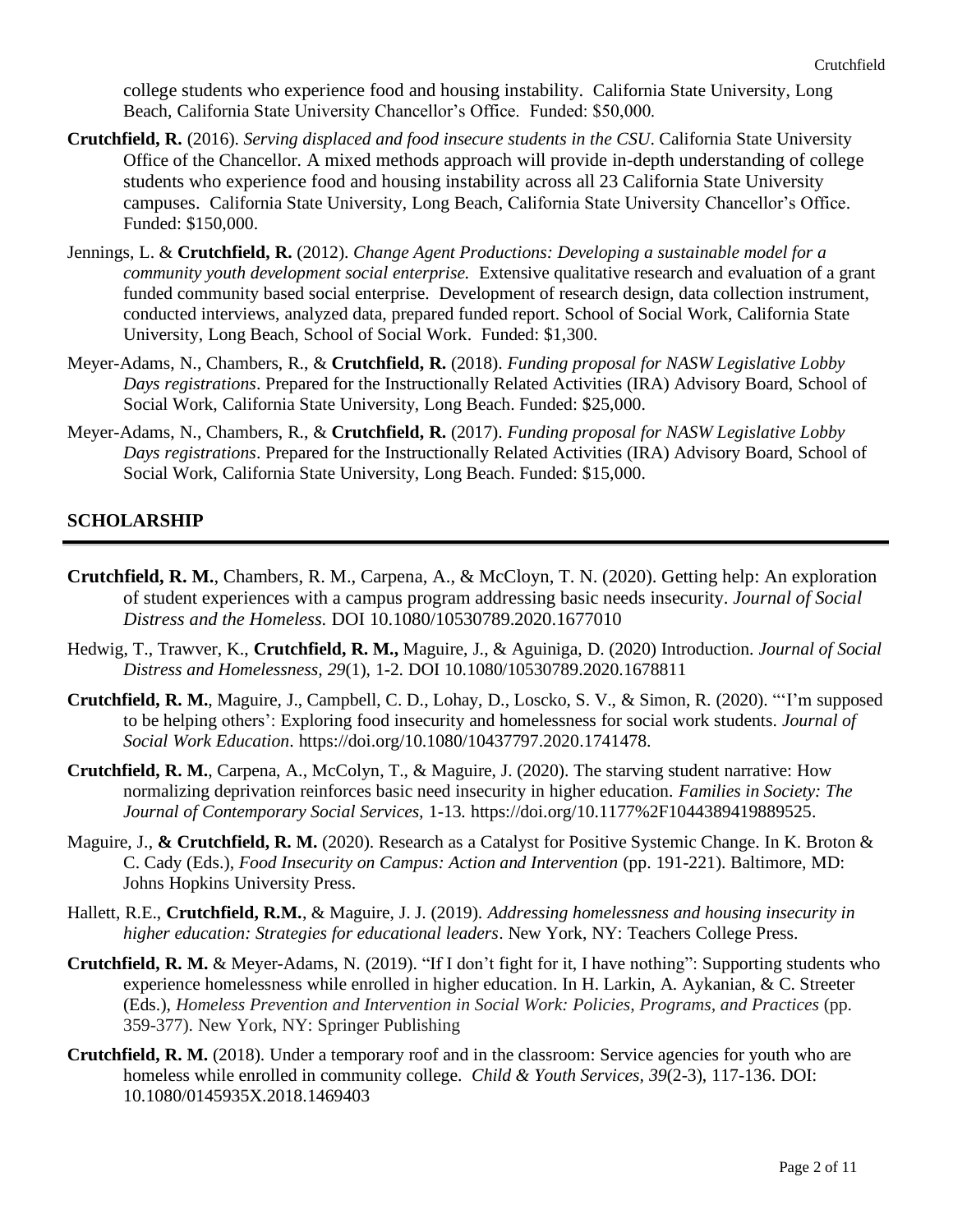- Hallett, R. E., & **Crutchfield, R.** (2017). *Homelessness and housing insecurity in higher education: A traumainformed approach to research, policy, and practice.* ASHE Higher Education Report Series. Boston, MA: Jossey-Bass.
- Funge, S. P., **Crutchfield, R. M.**, & Jennings, L. K. (2019). The Challenge of Integrating Social Justice Content Into Social Work Education: Making the Abstract More Concrete. *Journal of Social Work Education, 56*(1), 41-55. https://doi-org.csulb.idm.oclc.org/10.1080/10437797.2019.1656566
- Chambers, R. M., **Crutchfield, R. M.**, Willis, T. Y., Cuza, H. A., Otero, A., Goddu Harper, S. G. & Carmichael, H. (2018). "It's just not right to move a kid that many times": A qualitative study of how foster care alumni perceive placement moves. *Children and Youth Services Review, 86*(2018), 76-83*.*
- Chambers, R. M., **Crutchfield, R. M.**, Goddu Harper, S. G., Fatemi, M., & Rodriguez, A. Y. (2018). Family reunification in child welfare practice: A pilot study of parent and staff experiences. *Children and Youth Services Review, 91*(2018), 221-231*.* DOI: 10.1016/j.childyouth.2018.06.020
- Nazmi, A., Martinez, S., Ritchie, L., Maguire, J., **Crutchfield, R.**, & Bianco, S. (2018). A systemic review and assessment of study on collegiate food security. *Journal of Hunger and Environmental Nutrition.* DOI: 10.1080/19320248.2018.1484316
- Chambers, R. M., **Crutchfield, R. M.**, Willis, T. Y., Cuza, H. A., Otero, A., & Carmichael, H. (2017). Perspectives: Former foster youth refining the definition of placement moves. *Children and Youth Services Review, 73*(C), 392-397. DOI: 10.1016/j.childyouth.2017.01.010
- **Crutchfield, R. M**., Chambers, R. M., & Duffield, B. (2016). Jumping through the hoops to get financial aid for college students who are homeless: Policy analysis of The College Cost Reduction and Access Act of 2007. *Families in Society, 97*(3), 191-199. DOI: 10.1606/1044-3894.2016.97.25.
- **Crutchfield, R. M.,** Funge, S., & Jennings, L. (2016). Beginning to see the big picture: BSW student reflections on community macro-practice. *Journal of Baccalaureate Social Work*. *21*(1), 79-96. DOI: 10.18084/1084-7219.21.1.79.
- Jennings, L. & **Crutchfield, R.** (2016). Developing a sustainable model for a community youth development social enterprise: One agency's plan for success. *The International Journal of Interdisciplinary Organizational Studies, 11*(4), 49-62. DOI:10.18848/2324-7649/CGP
- **Crutchfield, R.** & Willis. T. (2013).Case Study: Exploring Cultural Climate at MidState University. In R. Winkle-Wagner & A. M. Locks, *Diversity and Inclusion on Campus: Supporting Racially and Ethnically Underrepresented Students (Core Concepts in Higher Education)*. New York: Routledge.
- **Crutchfield, R.** (2012). "*If I don't fight for it, I have nothing": Experiences of homeless youth scaling the collegiate mountain.* Doctoral dissertation, California State University, Long Beach. Publication # 1112886563

### **Technical Report**

Funge, S.P., Klemek, M., **Crutchfield, R.,** & Salas, S. (2009). *Field recruitment program plan annual calendar for recruitment of field placement sites*. Prepared for the School of Social Work, California State University, Long Beach.

### **ACADEMIC EXPERIENCE**

8/14 to present **California State University, Long Beach, School of Social Work Associate Professor** SW 592: Foundation of Macro Social Work Practice Foundation (MSW) SW 698C: Applied Social Work Projects I SW 699C: Applied Social Work Projects II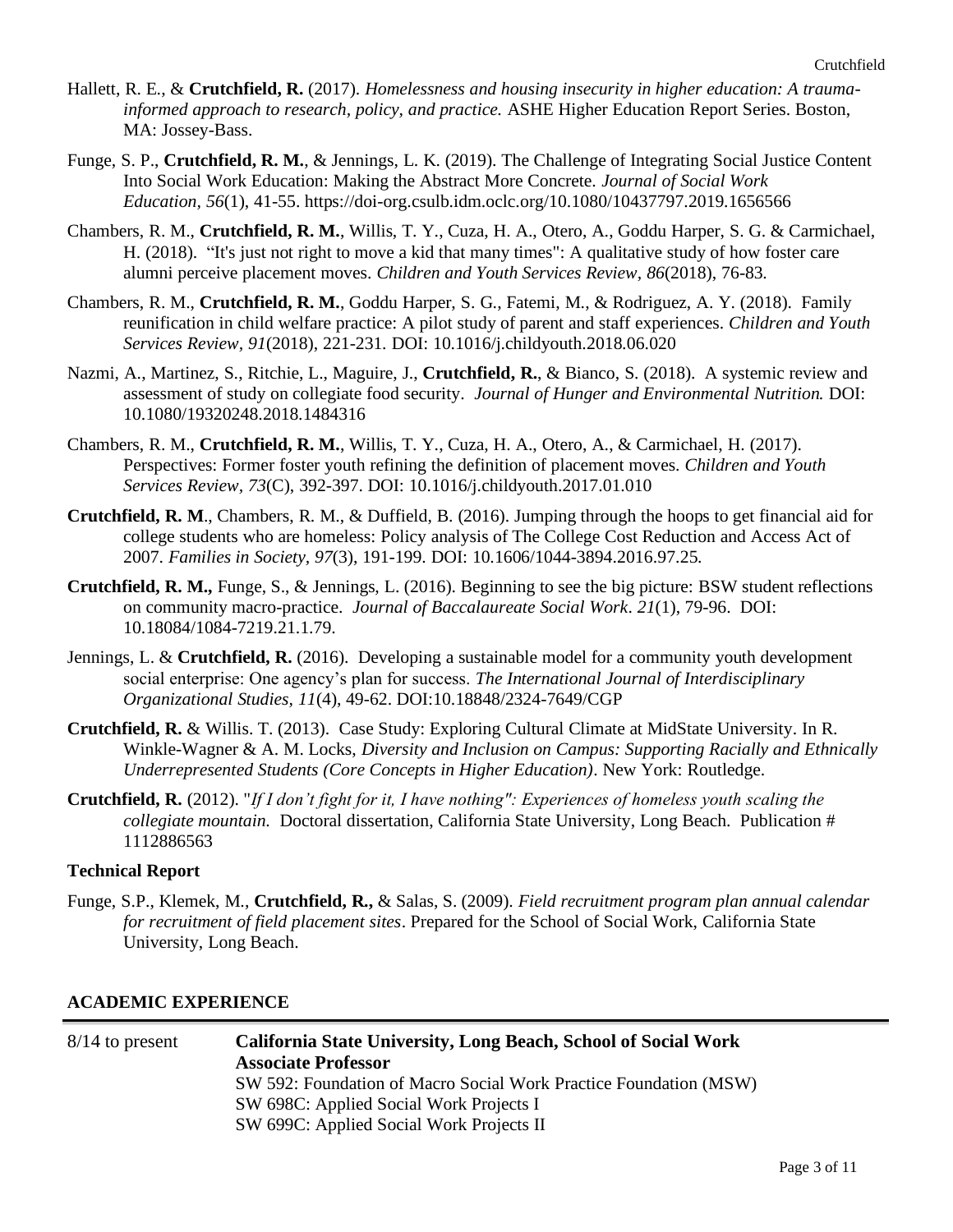|                      | <b>Advanced Standing MSW Macro Practice Module</b>                                                                                                                                                                                                                                                                                                                                                                                                                                                                                                                                                                                                                                                   |
|----------------------|------------------------------------------------------------------------------------------------------------------------------------------------------------------------------------------------------------------------------------------------------------------------------------------------------------------------------------------------------------------------------------------------------------------------------------------------------------------------------------------------------------------------------------------------------------------------------------------------------------------------------------------------------------------------------------------------------|
|                      | Other duties include: student advising, committee work, conducting research, and<br>providing service in the community.                                                                                                                                                                                                                                                                                                                                                                                                                                                                                                                                                                              |
| $8/12$ to $6/14$     | <b>California State University, Long Beach, School of Social Work</b><br><b>Full Time Lecturer</b><br>SW 220: Introduction to Social Welfare (BASW)<br>SW 221: Introduction to Social Work Practicum (BASW)<br>SW 341: Social Work Practicum (BASW)<br>SW 350: Social Policy: Law and Court Decisions (BASW)<br>SW 505: Oppressed Groups-Social Policy Analysis (MSW)<br>SW 592: Community Projects I (Macro Practice Foundation) (MSW)<br>SW 693: Community Projects II (Macro Practice Concentration Level) (MSW)<br><b>Advanced Standing MSW Macro Practice Module</b><br>Other duties include: student advising, committee work, conducting research, and<br>providing service in the community. |
| $1/04$ to $6/15$     | Long Beach City College, Department of Social Science<br><b>Part-time Lecturer</b><br>SOC 1: Introduction to Sociology<br>SOC 11: Race and Ethnicity in the U.S.<br>HS1: Introduction to Social Work                                                                                                                                                                                                                                                                                                                                                                                                                                                                                                 |
|                      | Other duties include: student advising and providing service in the community                                                                                                                                                                                                                                                                                                                                                                                                                                                                                                                                                                                                                        |
| $6/07$ to $8/08$     | <b>California State University, Los Angeles, School of Social Work</b><br><b>Part-time Lecturer</b><br>SW 461: Social Work Practice with Minority Communities                                                                                                                                                                                                                                                                                                                                                                                                                                                                                                                                        |
| $1/07$ to $7/12$     | California State University, Long Beach, School of Social Work<br><b>Part-time Lecturer</b><br>SW 221: Introduction to Social Work Practicum (BASW)<br>SW 341: Social Work Practicum (BASW)<br>SW 592 & 693: Community Projects I & II (MSW)<br><b>Advanced Standing MSW Macro Practice Module</b><br>Other duties include: student advising, committee work, conducting research and<br>providing service in the community                                                                                                                                                                                                                                                                          |
| <b>PRESENTATIONS</b> |                                                                                                                                                                                                                                                                                                                                                                                                                                                                                                                                                                                                                                                                                                      |

### **Refereed**

**Crutchfield, R. M.**, (2020). Bridging social work education equity gaps by supporting student basic need security. Council on Social Work Education 66<sup>th</sup> Annual Program Meeting. Leading Critical Conversations: Diversity, Equity, & Inclusion. (virtual) Denver, CO.

Sanchez, A. **Crutchfield, R. M.**, Woodin, S., & Horne, L. (2020). Finding Solutions in Uncertain Times: Mental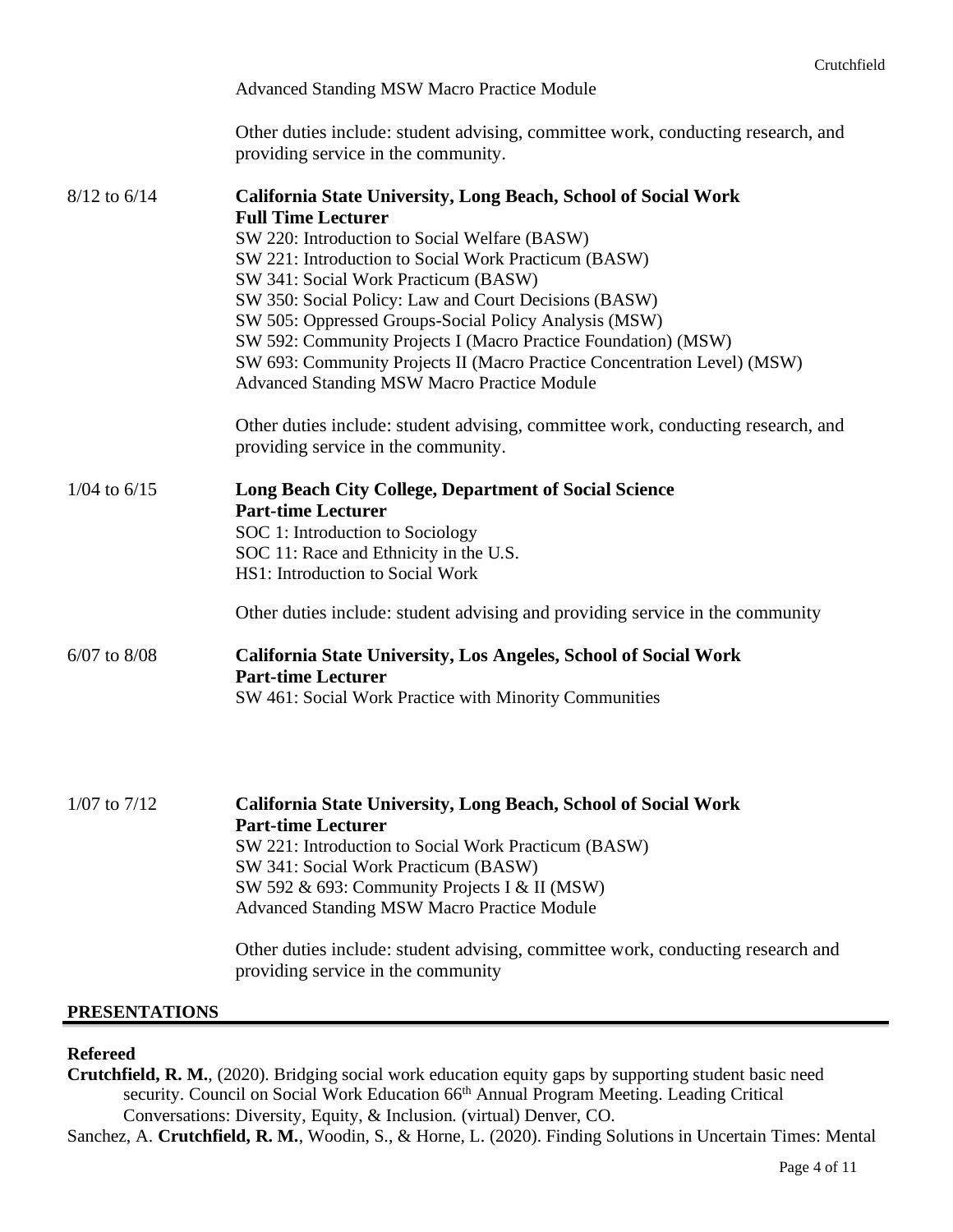Health, Housing & Food Security. Grantmakers for Education Annual Conference (virtual)

- Sanchez, A. **Crutchfield, R. M.**, Woodin, S., & Horne, L. (2020). Finding Solutions in Uncertain Times: Mental Health, Housing & Food Security. National College Attainment Network (NCAN) 2020 National Conference: Marching Toward Equity (virtual)
- **Crutchfield, R. M.**, J. M. Maguire, & Meyer-Adams, N. (2019). "It Made a Difference": Promising Practices in Responding to University Students Experiencing Homelessness and Food Insecurity. Council on Social Work Education 65<sup>th</sup> Annual Program Meeting. Social work education: Looking forward looking back. Denver, CO.
- **Crutchfield, R. M.**, Maguire, J., & Meyer-Adams, N. (2019). Understanding the Experiences of University Students at the Intersection of Food Insecurity and Homelessness. Association for the Study of Food and Society and the Agriculture, Food, and Human Values Society 2019 Conference Finding Home in the "Wilderness": Explorations in Belonging in Circumpolar Food Systems. Anchorage, AK.
- **Crutchfield, R. M. (2019)**. Understanding and Responding to University Student Homelessness and Housing Instability. Piecing it together: Regional symposium educating students experiencing homelessness or in foster care. Los Angeles County Office of Education Conference, Alhambra, CA.
- Maguire, J., Mistler, B., Firedman., M., & **Crutchfield, R. M.** (2019). Toward Ending Hunger and Homelessness among College Students. Ninth International Conference on Health, Wellness & Society. University of California, Berkeley.
- **Crutchfield, R. M.** (2018). Collegiate homelessness: Linking higher education for McKinney Vento Liaisons. The National Association for the Education of Homeless Children and Youth. Anaheim, Ca.
- **Crutchfield, R. M.** (2018). Hidden voices: An exploration of the experiences of students who are food and housing insecurity in higher education. American Educational Research Association Annual Meeting. New York, NY.
- **Crutchfield, R. M.,** Maguire, J., & Meyer-Adams, N. (2018). Achieving equitable opportunity for university students experiencing housing and food insecurity. Society for Social Work and Research Annual Conference. Washington, DC.
- **Crutchfield, R. M.,** Maguire, J., & Meyer-Adams, N. (2018). Social work educators' perspective: Equity and opportunity for CSU students experiencing housing and food insecurity. The Association of Baccalaureate Social Work Program Directors Annual Conference. Atlanta, GA.
- Funge, S., **Crutchfield, R. M.,** & Jennings, L. (2018) The challenge of integrating social justice content: Making the abstract concrete. The Association of Baccalaureate Social Work Program Directors Annual Conference. Atlanta, GA.
- **Crutchfield, R. M.** & Meyer-Adams, N. (2017). Homeless and hidden: The emerging awareness of students experiencing homelessness in college. The Association of Baccalaureate Social Work Program Directors Annual Conference. New Orleans, LA.
- **Crutchfield, R. M.** & Meyer-Adams, N. (2017). The emerging awareness of students experiencing homelessness in college. Society for Social Work and Research, New Orleans, LA.
- **Crutchfield, R. M.** (2016). Jumping Through the Hoops: Facilitating College Access for Youth Who Are Homeless. Network for Social Work Management. Los Angeles, CA.
- Lee, C. & **Crutchfield, R. M.** (2016). How can student affairs administrators best understand the needs of homeless students and build campus-based programs to support them? National Association of Student Personnel Administrators Annual Conference. Indianapolis, IN.
- **Crutchfield, R. M.** (2016). Homeless and Hidden: The emerging awareness of students experiencing homelessness in college. Ethnographic and Qualitative Research Conference. Las Vegas, NV.
- Lee, C. & **Crutchfield, R. M.**, & Whitman, K. (2015). Building best practices to assist homeless students. The National Association for College Admission Counseling Annual Conference. San Diego, CA.
- **Crutchfield, R. M.** & Funge, S. P. (2015). Collaborating effectively with community partners. The Association of Baccalaureate Social Work Program Directors Annual Conference, Kansas City, MO.

#### **Non-Refereed**

Sitjar, J., Pope, R., Ensor Ruiz, L., **Crutchfield, R. M.** (2020). Community Collaborations: Education, Housing, and Supportive Services. National Summit On Youth Homelessness. Washington D.C.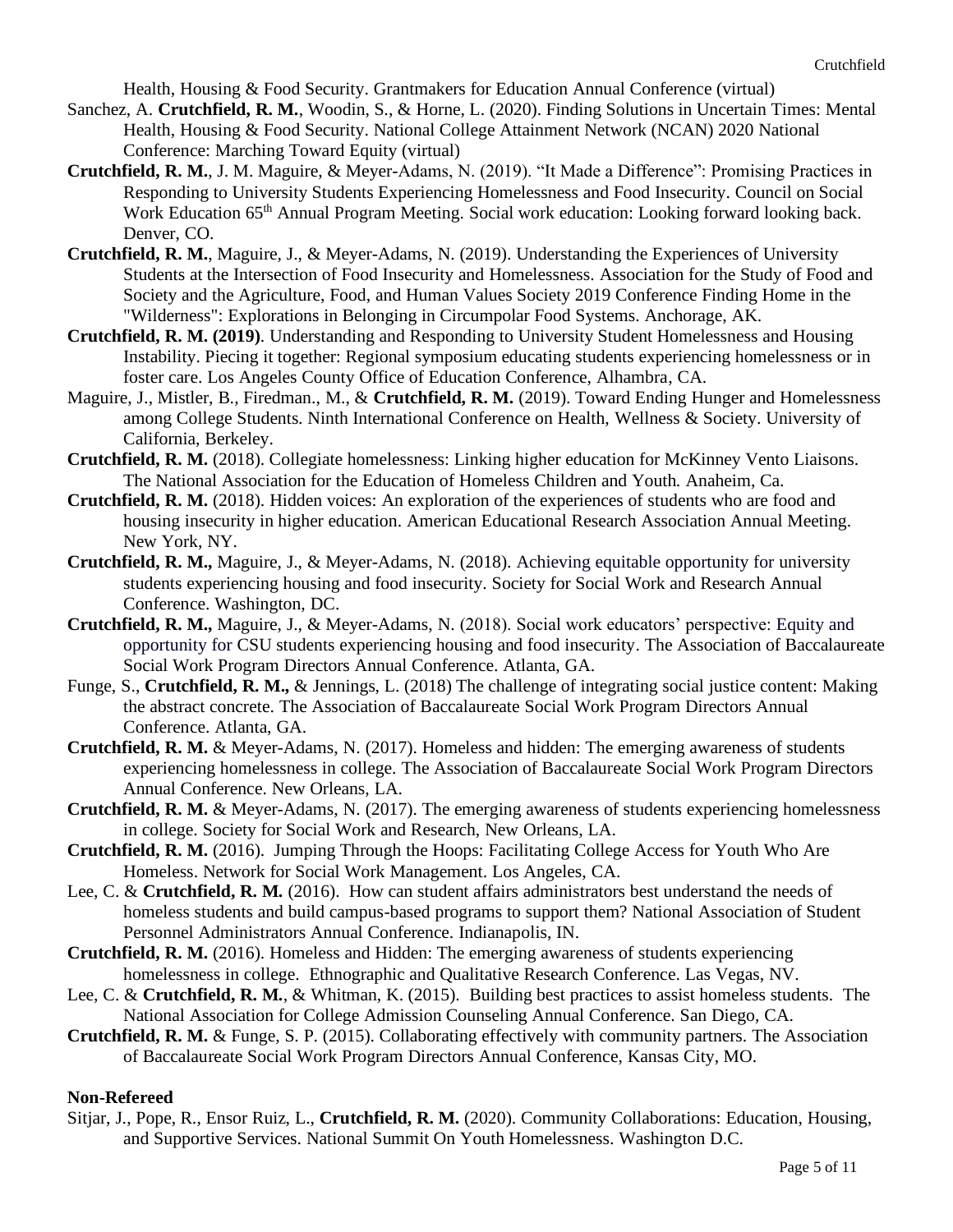- Julianelle, P., Hinde, E., Lofgren, I., **Crutchfield, R. M.** (2020). State Policy Advocacy to Prevent and Solve Youth Homelessness. National Summit On Youth Homelessness. Washington D.C.
- **Crutchfield, R. M.,** (2019). Leading the charge for social change with research: An exploration of basic needs insecurity in higher education. Graduate Studies Resource Center 4<sup>th</sup> Annual Graduate Research Conference. California State University, Long Beach.
- **Crutchfield, R. M.,** (2019). Basic Needs in the CSU: Hunger & Homelessness Awareness Week. California State University, Long Beach.
- **Crutchfield, R.M.**, (2019) Real Conversation on Homelessness in Higher Education. Annual Convention Keynote Closing Session. Community College League of California 2019 Annual Convention.
- **Crutchfield, R. M.** & Kelly, K. (2019). Basic Need insecurity: College hunger, homelessness & health. Meet the basic needs of your students to ensure they graduate PaperClip Communications. Webinar.
- **Crutchfield, R. M.**, (2019) How research supports the #RealCollege Movement. #RealCollege Annual Convening. Houston, TX.
- **Crutchfield, R. M.**, (2019) Leading the research on food and housing insecurity. Higher Ed ReWired CSU Office of the Chancellor. Podcast
- **Crutchfield R. M.**, (2019) Innovate Learning: TiHE CSU Podcast Interview (Bonni Stachowiak TiHE)
- **Crutchfield, R. M.**, (2019). CSSA Students Leading Change for Access to Basic Needs. Cal State Student Association. Fullerton, CA.
- **Crutchfield, R. M.** (2019). Challah for Hunger Students Leading Change for Access to Basic Needs. Challah for Hunger West Coast Leadership Summit 2019. Los Angeles, CA.
- **Crutchfield, R. M.**, (2019). Spring 2019 Educational Leadership Forum: Understanding and leading in student basic needs. CSULB Spring 2019 Educational Leadership Forum. Long Beach, CA.
- Hallett, R. & **Crutchfield, R. M.,** (2019). Homelessness and Housing Insecurity in Higher Education. Western Association of Schools and Colleges Senior College and University Commission Academic Resource Conference. Garden Grove, CA.
- **Crutchfield, R. M.**, (2019). Supporting our students: Students in higher education experiencing food insecurity and homelessness. Rotary Clubs of Lakewood and Los Alamitos/Seal Beach. Lakewood, CA.
- **Crutchfield, R. M.**, (2019). University Honors Program: Students leading change for access to basic needs. CSULB University Honors Program. Long Beach, CA.
- **Crutchfield, R. M.**, Lohay, D., & McCloyn, T. (2019). SB 568: Reducing Homelessness Among California's College Students. California NASW Lobby Days. Sacramento, CA.
- **Crutchfield, R. M.**, (2019). Despite all odds: Understanding the experiences of university students who are food insecure and homeless. Rotary Club of Long Beach. Long Beach, CA.
- Maguire, J. & **Crutchfield, R. M.** (2019). Auxiliaries supporting essentials: Understanding and leading in student basic needs. Auxiliary Organizations Association. Indian Wells, CA.
- **Crutchfield, R. M.** (2018). Framing the narrative: University student homelessness and housing security. National Association of Latino Elected Officials (NALEO) Educational Fund 35<sup>th</sup> Annual Conference. Phoenix, AZ.
- **Crutchfield, R. M.** (2018). CSSA Leading Change for Access to Basic Needs. Cal State Student Association. Long Beach, CA.
- **Crutchfield, R. M.** (2018). Research in Social Work Student Success and Basic Needs. San Francisco State University. San Francisco, CA.
- **Crutchfield, R. M.** (2018). Continuing the work of Basic Needs: A presentation for CSULA staff, faculty, and administrators. California State University, Los Angeles. Los Angeles, CA.
- **Crutchfield, R. M.** (2018). Toros Understanding and Responding Student Success and Basic Needs. California State University, Dominguez Hills. Carson, CA.
- **Crutchfield, R. M.** (2018). Beyond the basics: Connecting students to basic needs facilitator training. California State University, Los Angeles. Los Angeles, CA.
- **Crutchfield, R. M.** & Maguire, J. (2018). Collaboration of research and legislative progress: Food and housing security in higher education. California State Assembly Budget Office. Sacramento, CA.
- **Crutchfield, R.** & Maguire, J. (To be presented 2018). Report out: CSU and food and housing security. CSU Basic Needs Initiative Conference. Sacramento, CA.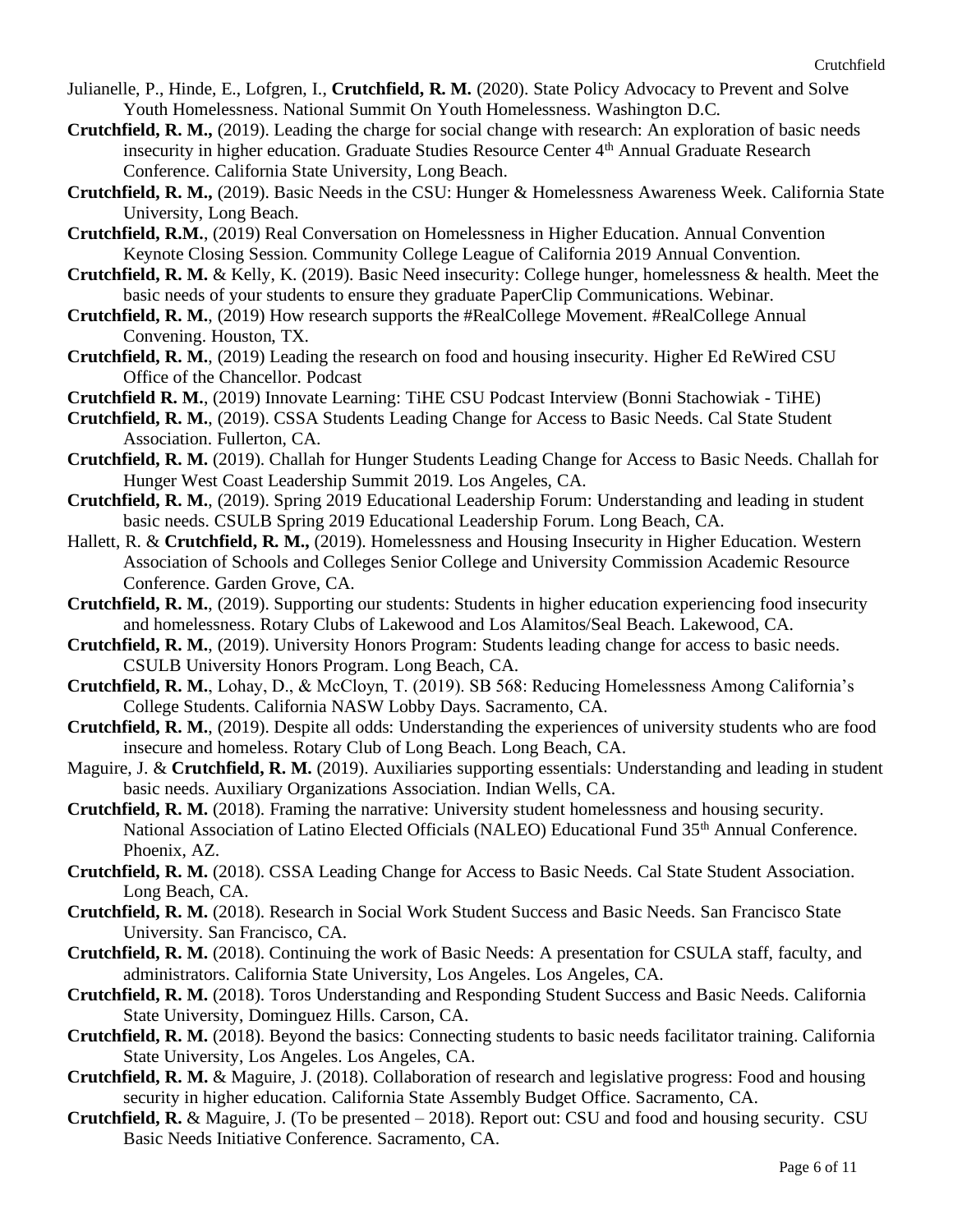- **Crutchfield, R.** (2017). Homeless on College Campuses: The emerging awareness of students experiencing homelessness in college. The Federal Bureau of Investigation Los Angeles Field Office. Mt. San Jacinto College San Jacinto, CA.
- Halcon, E., **Crutchfield, R.**, Edelman, D., McAllister, K. (2017). The Invisible Homeless. 28th Annual Envisioning California Conference Crossroads: Homelessness in California. Sacramento, CA.
- Butler, S. **Crutchfield, R.***,* Culhane, D. P. Morton, M.*,* Lowery-Hart, R., Waite, L. (2017). Addressing Homelessness in Higher Education**.** #RealCollege: A National Convening on College Food & Housing Insecurity. Philadelphia, PA.
- **Crutchfield, R.**, Morton, M., Nazmi], A. (2017). A National Research Conference on Food and Housing Insecurity in Higher Education. #RealCollege: A National Convening on College Food & Housing Insecurity. Philadelphia, PA.
- Maguire, J. & **Crutchfield, R.** (2017). Food and housing security for students in the CSU. The Art Center. Pasadena, CA.
- **Crutchfield, R. M.**, (2017) Homeless at the Beach: What do we know? What can we do? National Council of Jewish Women Long Beach Section. Long Beach, CA.
- Sanders, S., **Crutchfield, R.**, Maguire, J., Darin, J., Graves, A., Bianco, S. (February 2017). Housing stability and food security for students in the CSU. CSU Basic Needs Initiative Webinar. Long Beach, CA.
- Brown, D., Fleischer, S., **Crutchfield, R.**, Menard-Fulthorp, M., & Vournas, L. (2017). Serving Displaced and Food Insecure Students. Partners in Achieving Student Success Conference. Auxilary Organizations Association. San Diego, CA.
- Sanders, S., **Crutchfield, R.**, Maguire, J., Darin, J., Graves, A., Bianco, S. (December 2016). Housing stability and food security for students in the CSU. CSU Basic Needs Initiative Webinar. Long Beach, CA.
- **Crutchfield, R. M.** (2016). College Affordability, Student Heath and Academic Success: What are the connections*?* – Study of the CSU. City University of New York School of Public Health and Health Policy. New York, NY.
- Sanders, S., **Crutchfield, R.**, Maguire, J., Medina, J., Darin, J., Graves, A. (October 2016). Housing stability and food security for students in the CSU. CSU Basic Needs Initiative Webinar. Long Beach, CA.
- **Crutchfield, R. M.** (2017) Building a bridge: Policies and practices for unaccompanied homeless youth toward higher education. Piecing it together: Regional symposium educating students experiencing homelessness or in foster care. Alhambra, CA.
- **Crutchfield, R. M.** (2016). The emerging awareness of basic needs for CSU students. CSU Chancellor's Office Conference on Food and Housing Security. Long Beach, CA.
- **Crutchfield, R. M.** (2016). Research and Practice for Students Experiencing Homelessness in Higher Education. National Association of Student Personnel Administrators Annual Conference - Socioeconomic and Class Issues in Higher Education Homeless and Foster Care Community, Indianapolis, IN.
- **Crutchfield, R. M.** (2016). The emerging awareness of basic needs for CSU students. CSU Emeriti Bi-Annual Meeting. San Jose, CA.
- Broton, K. M., **Crutchfield, R. M.**, & Hernandez, D. C. (2016). Setting the Research and Evaluation Agenda. Wisconsin HOPE Lab #RealCollege: A National Convening on Food and Housing Insecurity Among Undergraduates. Milwaukee, WI
- **Crutchfield, R**. (2016). CSULB Student Emergency Intervention Program. CSULB Office of the Dean of Students Presentation to the Campus. Long Beach, CA.
- **Crutchfield, R.** (2015). "If I don't fight for it, I have nothing": Experiences of homeless youth scaling the collegiate mountain. California Statewide Case Managers in Higher Education Roundtable. Long Beach, CA.
- Duffield, B. & **Crutchfield, R.** (2014). Unaccompanied homeless youth and higher education: Policies and strategies. Los Angeles County Office of Education Conference. Pasadena, CA.

## **RESEARCH EXPERIENCE**

8/19 to present ECMC Foundation **Co-Principal Investigator**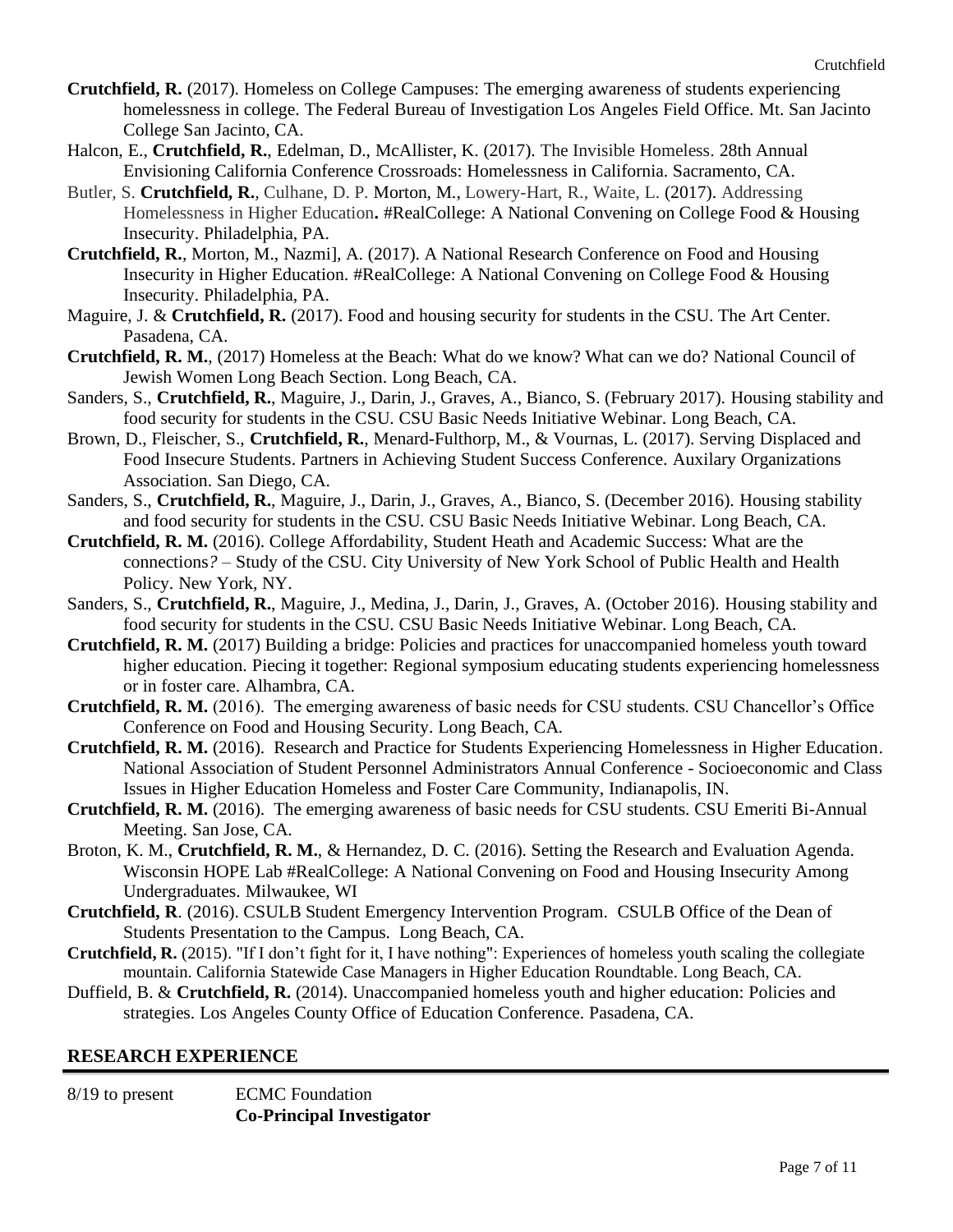|                   | Identifying promising practices for university campus programming and supports that<br>help meet the basic needs, food, housing, and financial insecurity, of students to<br>evaluate efficacy.                                                                                                                                                             |
|-------------------|-------------------------------------------------------------------------------------------------------------------------------------------------------------------------------------------------------------------------------------------------------------------------------------------------------------------------------------------------------------|
| $3/20$ to present | California State University Chancellor's Office<br><b>Co-Principal Investigator</b><br>Leading investigation of the COVID-19 pandemic on CSU student basic needs.                                                                                                                                                                                           |
| $1/16$ to $6/19$  | California State University Chancellor's Office<br><b>Principal Investigator</b><br>Leading phase 2 and 3 of mixed methods system wide study of how all 23 CSU<br>campuses provide for college students who experience food and housing instability<br>from the perspective of students.                                                                    |
| $1/15$ to $1/16$  | California State University Chancellor's Office<br><b>Principal Investigator</b><br>Led a mixed methods system wide study of how all 23 CSU campuses provide for<br>college students who experience food and housing instability from the perspective of<br>staff, faculty, and administrators.                                                             |
| 8/12 to 1/13      | Children's Rights<br><b>Research Consultant</b><br>Assisting in the development and implementation of extensive qualitative research on the<br>experiences of children within a child welfare agency. Developing research design and<br>data collection instrument, analyzing data, preparing final report.                                                 |
| 9/12 to 12/12     | California State University, Long Beach, School of Social Work<br><b>Researcher</b><br>Extensive qualitative research and evaluation of a grant funded community based social<br>enterprise. Development of research design, data collection instrument, conducted<br>interviews, analyzed data, prepared funded report.                                    |
| $9/11$ to $6/12$  | California State University, Long Beach, College of Education<br>Researcher<br>Extensive qualitative research on the experiences of homeless students in college.<br>Development of research design, data collection instrument, conducted interviews,<br>analyzed data, prepared dissertation.                                                             |
| 9/08 to 9/09      | My Friends Place, Hollywood, California<br><b>Associate Researcher</b><br>Assisted with development of research of the experiences of foster children with multiple<br>placement change. Assisted in research design and data collection instruments. Conducted<br>interviews, analyzed qualitative data, prepared final report and presentation materials. |
| $9/09$ to $9/11$  | California State University, Long Beach, School of Social Work<br><b>Associate Researcher</b><br>Assisted with development of research of the experiences of BASW and MSW students<br>attending the California NASW Lobby Days events. Assisted in research design, data<br>collection instruments, and data analysis.                                      |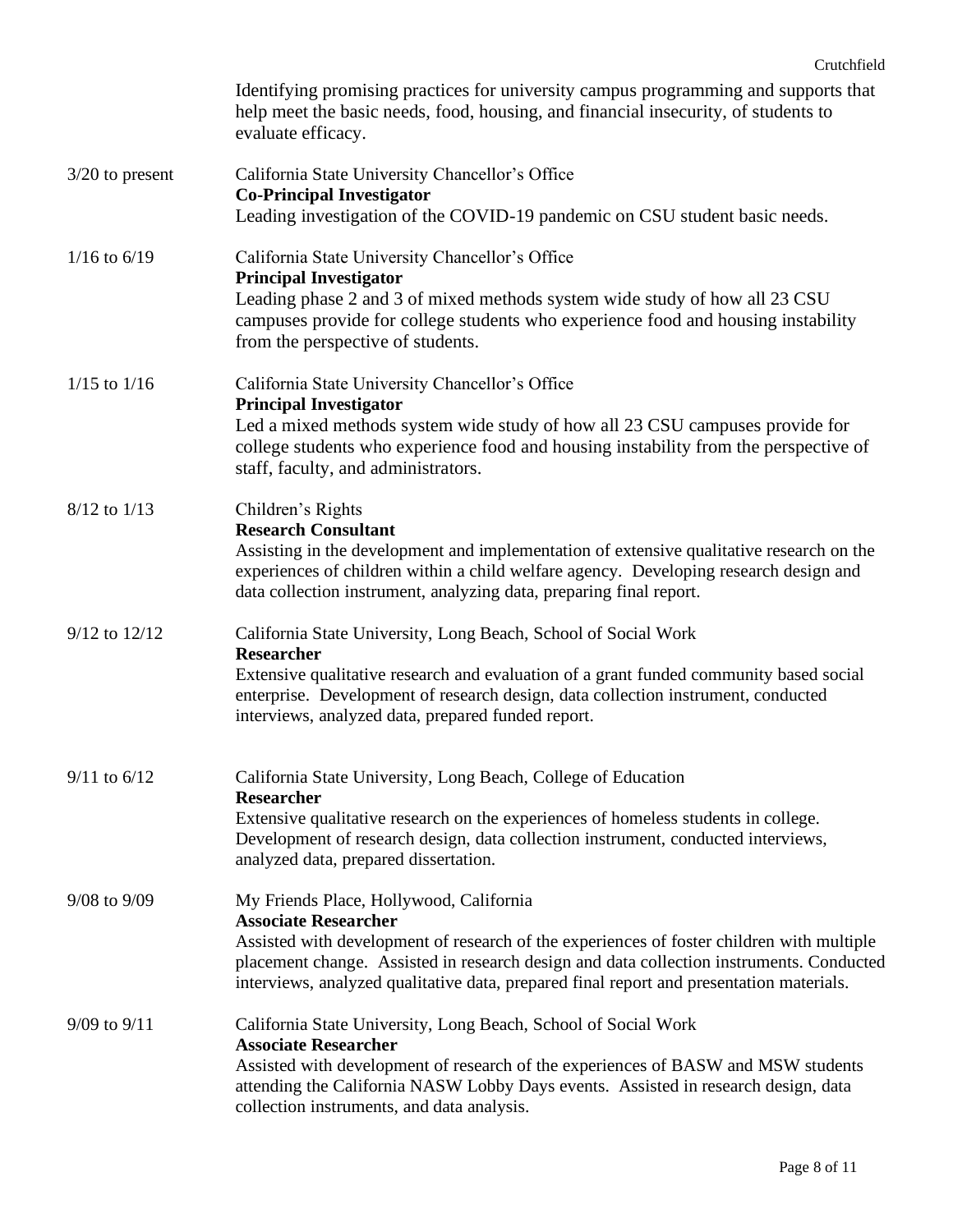### **PROFESSIONAL EXPERIENCE**

#### **7/07 to 8/12** California State University, Long Beach, School of Social Work **Inter-university Consortium (IUC) Field Education Consultant**

- Provided administrative leadership as program liaison between the University, the Los Angeles County Department of Children and Family Services (DCFS), IUC program field instructors and staff, affiliated school districts, IUC Consortium administrator and IUC student intern unit
- Collaborated with field instructors and case carrying child social workers regarding assessment and aptitude of student interns to assist in developing short and long-term goals, individual assignments and developmental progress throughout personal and group learning experience
- Developed, implemented and assessed academic materials, training modules, group counseling/supervision and learning opportunities to support and integrate interns' development that enriched their field education experience and contributed to achieving required learning outcomes and enhancement of personal/professional growth
- Developed and monitored group experience, and provided an annual report to the Paramount District office; Assist the Child Welfare Training Center Director of Research to develop focus group instrument(s) and to collect data for the annual assessment of the IUC student intern units
- Collaborated with the department's field education unit to develop student and field instructor orientations, trainings, labs, recruitment, and evaluation of new field intern sites, and the process of interviewing students for field internships

### **7/04-8/07** Covenant House California (CHC), Hollywood, CA **Coordinator of Volunteers**

- Directed, developed and maintained opportunities to promote organizational goals, collaborated with other agencies, educational institutions and corporations for charitable giving and community engagement goals
- Recruited over 1,000 volunteers per year through focused and specific outreach efforts to academic institutions including building relationships with career and volunteer departments, developing ongoing collaborations with corporate employee groups, public speaking at events and training seminars, and disseminating web and publication based information.
- Developed and implemented comprehensive volunteer training program, orientations and training for over 70 on-going volunteers. Designed programs specifically to meet needs of homeless and run away youth, volunteers and program staff.
- Supervised volunteers, over 20 human services interns, and 2 paid program staff including conflict resolution and frequent problem solving to maintain relationships both with unpaid staff, CHC program staff and clients
- Collaborated with interns, volunteers and staff to develop program opportunities by using macro community projects models to provide services for youth that were facilitated and produced with volunteers
- Developed evaluation tools to assess that interns and volunteers gained transferable skills in human services
- Managed volunteer database, tracked and reported volunteer data, supervised program budget, and developed, coordinated, and maintained eight special events each year

### **9/02-6/03** American Civil Liberties Union (ACLU), St. Louis, MO **Program Coordinator**

- Developed the first ACLU racial justice program in St. Louis including acquisition of program funding and development of program mission, goals and objectives
- Collaborated with related agencies and developed new community relationships with people of color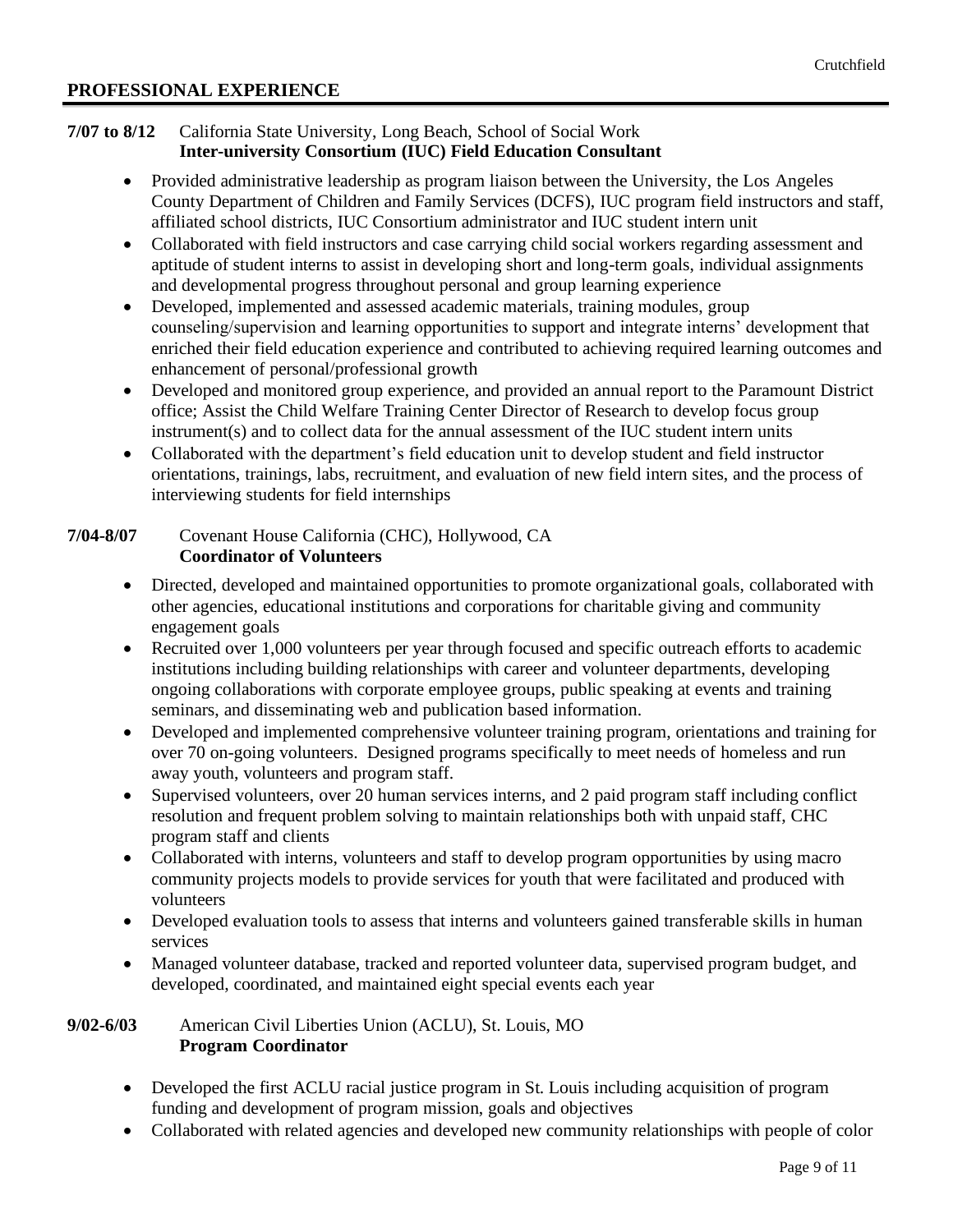- Supervised undergraduate interns and developed new program opportunities
- **1/99 – 4/01** National Conference for Community and Justice (NCCJ), Long Beach, CA **Program Specialist**
	- Assessed, developed, implemented and evaluated programs within the four NCCJ Human Relations focus areas: Interreligious, community, youth and education, and workplace
	- Designed, delivered, marketed and evaluated all diversity education youth programs serving over 2,500 youth each year
	- Train the trainer facilitator for youth and adult workplace, diversity, facilitation and leadership skills
	- Recruited, trained, and nurtured over 200 volunteers and paid staff for all programs; maintained ongoing and active volunteer programs

**9/97 - 9/98** Long Beach Community Partnership, Long Beach, CA **Project Director**

- Developed, managed and evaluated grant funded program including development of program mission, goals, objectives, strategies and outcomes
- Supervised 6 college mentors and 35 students to provide academic and personal growth experiences for students labeled as at-risk
- Collaborated and coordinated with Long Beach Unified School District, CSULB, and community leaders to establish a multidimensional after-school program for youth labeled as at-risk
- Created, collected and maintained data tracking system to provide appropriate interventions for each student

# **SPECIALIZED TRAINING**

- **College Faculty Immersion Training, Mental Health America (MHA) of Los Angeles.** (2008). Acquired knowledge and skill-development to enhance the integration of recovery model concepts and information into teaching. MHA's model is based upon a comprehensive, coordinated approach to help people with mental illness recover and reintegrate into their communities.
- **AB 540 Advocacy Training.** (2012). Acquired knowledge and skill-development to enhance the integration of undocumented students in university settings. The AB 540 professional training focuses on strategies for academic and social supports for the retention of undocumented students.

## **ACADEMIC SERVICE**

- **Faculty Advisor – NASW Lobby Days,** School of Social Work, California State University, Long Beach. (2007-present). Provide leadership and logistical support to students and faculty attending the annual NASW Legislative Lobby Days events.
- **Faculty Advisor – Tessie Cleveland Committee,** School of Social Work, California State University, Long Beach. (2012-present). Provide leadership and logistical support to student group
- **Faculty Representative - National Homelessness Social Work Initiative HUB Leadership,** School of Social Work, California State University, Long Beach. (2015-present)
- **Faculty Representative - Emergency Intervention Program Committee,** California State University, Long Beach campus wide committee. Provide leadership in program development and implementation. (2013-present)
- **Principal Investigator -** *Best practices serving displaced and food insecure students in the CSUs.* California State University Chancellor's Office. A mixed methods study to provide an in-depth understanding of college students who experience food and housing instability across all 23 California State University campuses. (2015-present)